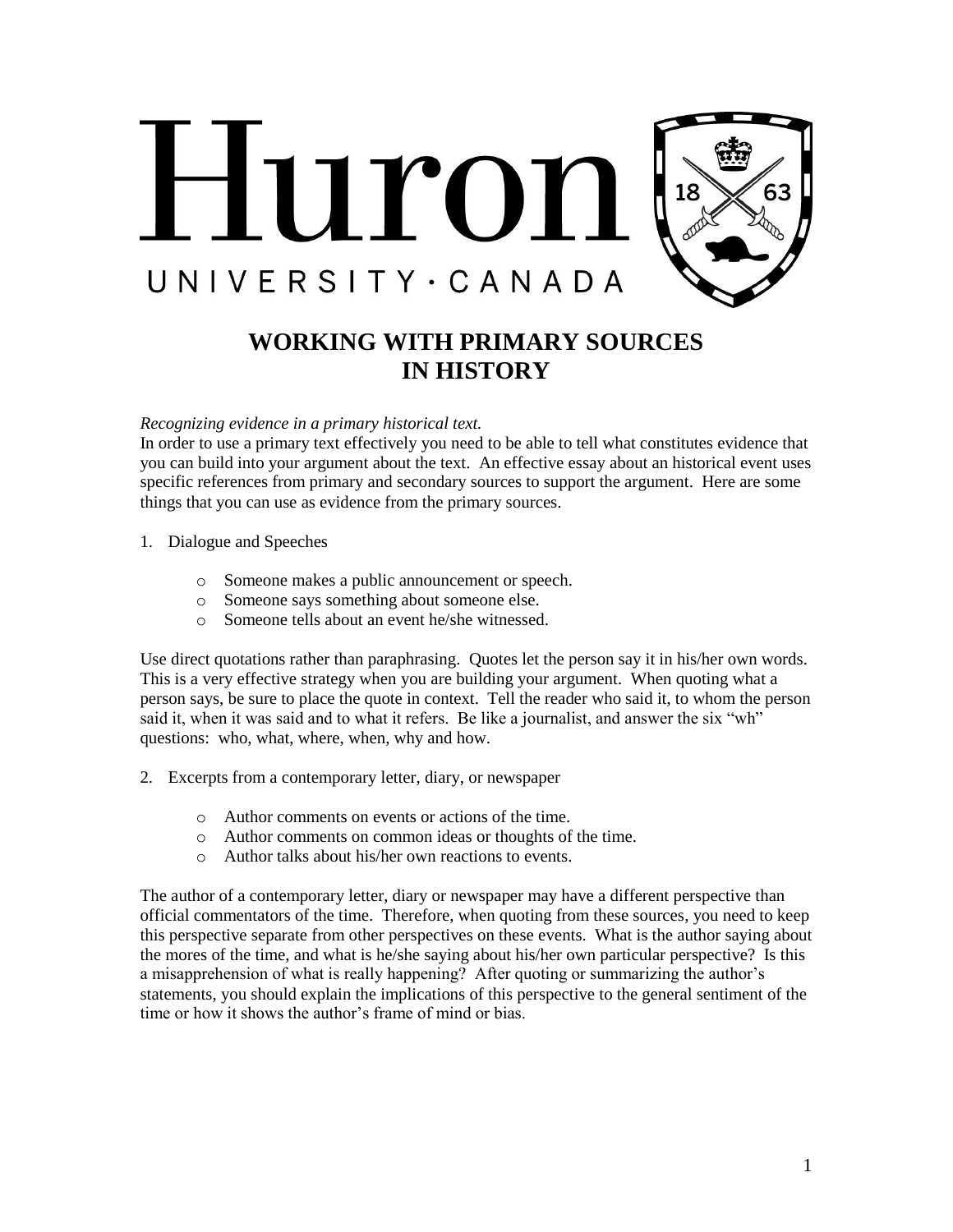## 3. Use descriptions of

- o A person
- o A place or geographic location
- o An object

It is often very useful to quote the exact words of a description from the primary source. This is because the words of the description convey the mood or feelings of the people who are observing the thing being described. When quoting a description of a person, place or thing, place this description in context. When was it described, why was it described in this way and who was observing it in this way?

## 4. Events

- o A contemporary author describes an event from gathered materials.
- o A witness describes an event from his/her first-hand experience of it.

You may summarize, rather than quote, the accounts of events that are described in a text. However, be careful only to summarize accounts of those events that are directly related to the point you are making in your essay. Don't get lured into the trap of simply retelling the events that are recounted by the author of the source. What exactly does the event prove about the motivation, feelings or character of the people involved in that event? What are the consequences of the actions of the people involved?

## *Working Primary Evidence into your Essay:*

## 1. MINOR ORGANIZATION:

- o Look at all the evidence you have gathered and begin to put it all into related categories. This pre-organization technique will prevent you from using the same piece of evidence more than once in your essay, and will also help you get the best fit between the evidence and the point you are trying to make about the text.
- o Create a working thesis: what theme seems to link all these points together and make them say something in answer to the assignment?

## 2. MAJOR ORGANIZATION:

 $\overline{a}$ 

- o Create an outline of your essay. This will involve organizing the piles according to the organizing principle that seems most appropriate. It could be according to chronology of the primary source, or according to importance, or perhaps as part of a comparison with another event or the actions of another person involved in that event. However you decide to organize the points of your essay, make sure that that organization is apparent to the reader.
- o Begin to write! Sometimes the best fit for all the pieces of information that you have gathered does not become apparent until you actually begin writing. Don't forget, though, if you do change direction, make sure that your organization is still clear to the reader.

*When inserting evidence into your essay, follow three guidelines of "fit, form and function"<sup>1</sup> . This means that you should use only those pieces of evidence that fit with the point you are trying* 

<sup>&</sup>lt;sup>1</sup> Joanne Buckley, *Fit to Print* 5<sup>th</sup> Ed. Toronto: Harcourt. p.